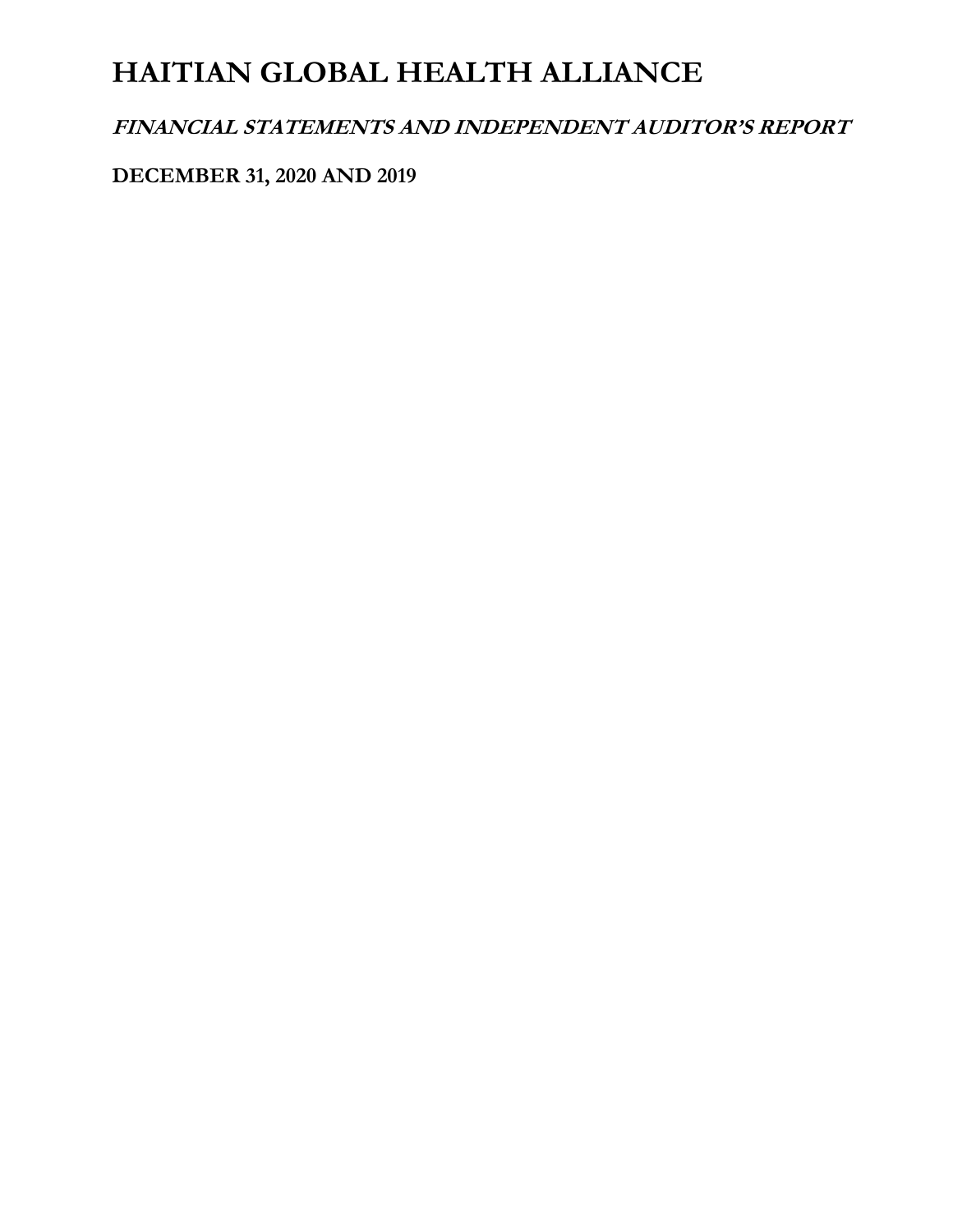# **TABLE OF CONTENTS**

|                                                            | 'aœ |
|------------------------------------------------------------|-----|
| <b>INDEPENDENT AUDITORS' REPORT</b>                        |     |
| <b>FINANCIAL STATEMENTS</b>                                |     |
| <b>Statements of Financial Position,</b>                   |     |
| December 31, 2020 and 2019                                 | 2   |
| <b>Statements of Activities and Changes in Net Assets,</b> |     |
| Years Ended December 31, 2020 and 2019                     | 3   |
| <b>Statements of Functional Expenses,</b>                  |     |
| Years Ended December 31, 2020 and 2019                     | 4   |
| <b>Statements of Cash Flows,</b>                           |     |
| Years ended December 31, 2020 and 2019                     | 5   |
| <b>Notes to Financial Statements</b>                       | 6   |
|                                                            |     |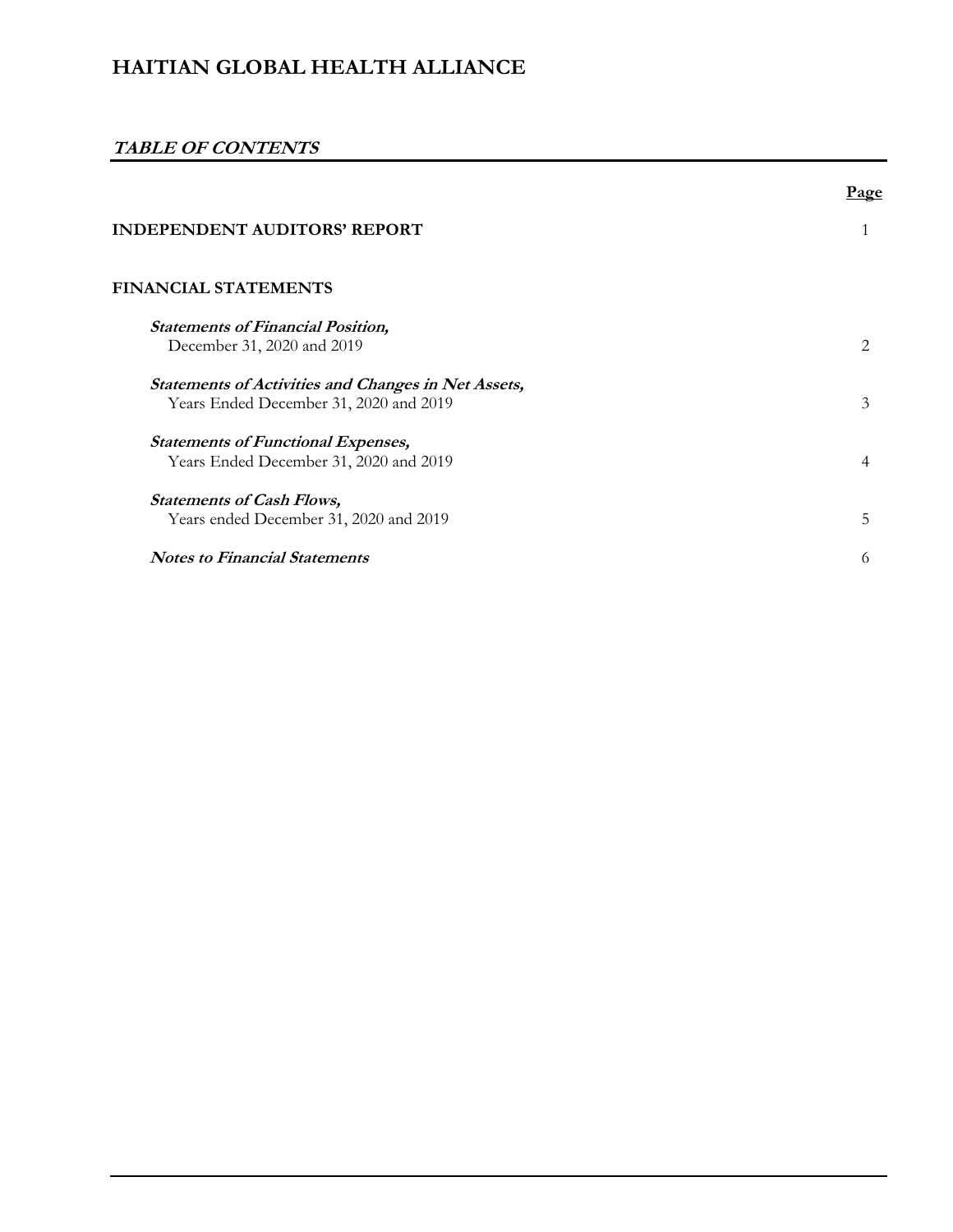

### **INDEPENDENT AUDITORS' REPORT**

**Board of Directors Haitian Global Health Alliance New York, New York**

We have audited the accompanying financial statements of Haitian Global Health Alliance which comprise the statements of financial position as of December 31, 2020 and 2019, and the related statements of activities and changes in net assets, functional expenses and cash flows for the years then ended, and the related notes to the financial statements.

#### **Management's Responsibility for the Financial Statements**

Management is responsible for the preparation and fair presentation of these financial statements in accordance with accounting principles generally accepted in the United States of America; this includes the design, implementation, and maintenance of internal control relevant to the preparation and fair presentation of financial statements that are free from material misstatement, whether due to fraud or error.

#### **Auditors' Responsibility**

Our responsibility is to express an opinion on these financial statements based on our audit. We conducted our audit in accordance with auditing standards generally accepted in the United States of America. Those standards require that we plan and perform the audit to obtain reasonable assurance about whether the financial statements are free from material misstatement.

An audit involves performing procedures to obtain audit evidence about the amounts and disclosures in the financial statements. The procedures selected depend on the auditor's judgment, including the assessment of the risks of material misstatement of the financial statements, whether due to fraud or error. In making those risk assessments, the auditor considers internal control relevant to the entity's preparation and fair presentation of the financial statements in order to design audit procedures that are appropriate in the circumstances, but not for the purpose of expressing an opinion on the effectiveness of the entity's internal control. Accordingly, we express no such opinion. An audit also includes evaluating the appropriateness of accounting policies used and the reasonableness of significant accounting estimates made by management, as well as evaluating the overall presentation of the financial statements.

We believe that the audit evidence we have obtained is sufficient and appropriate to provide a basis for our audit opinion.

#### **Opinion**

In our opinion, the financial statements referred to above present fairly, in all material respects, the financial position of Haitian Global Health Alliance as of December 31, 2020 and 2019, and the changes in its net assets and its cash flows for the years then ended, in conformity with accounting principles generally accepted in the United States of America.

Tait, weller & Baher CCP

**Philadelphia, Pennsylvania June 4, 2021**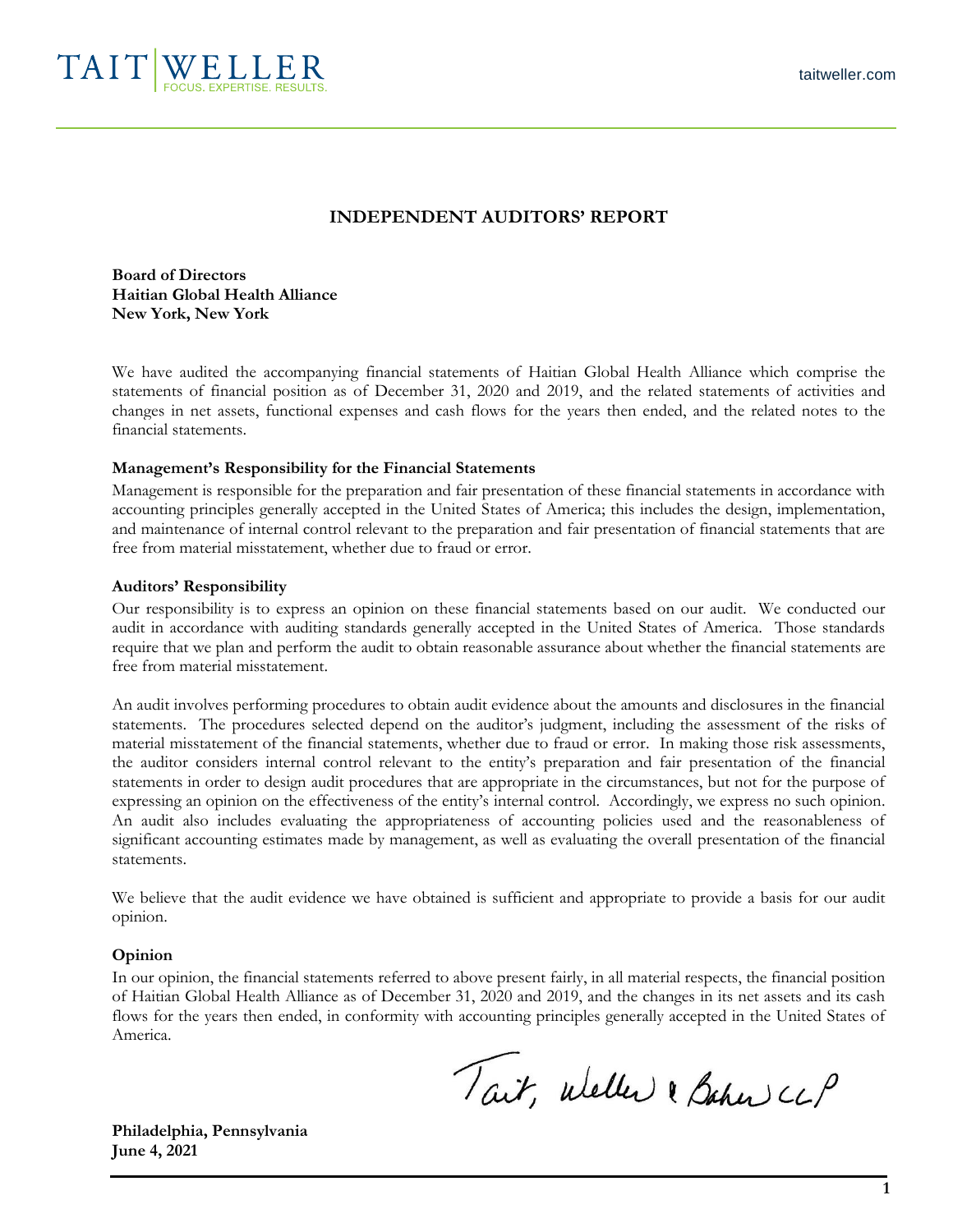# **STATEMENTS OF FINANCIAL POSITION**

# **December 31, 2020 And 2019**

|                     | <b>ASSETS</b> |          |
|---------------------|---------------|----------|
|                     | 2020          | 2019     |
| <b>ASSETS</b>       |               |          |
| Cash                | \$120,334     | \$66,876 |
| Prepaid expense     |               | 2,408    |
| <b>Total Assets</b> | \$120,334     | \$69,284 |

### **LIABILITIES AND NET ASSETS**

| <b>NET ASSETS</b>                       |           |          |
|-----------------------------------------|-----------|----------|
| Without donor restrictions              | \$70,334  | \$69,284 |
| With donor restrictions                 | 50,000    |          |
| Total net assets                        | 120.334   | 69.284   |
| <b>Total Liabilities and Net Assets</b> | \$120,334 | \$69,284 |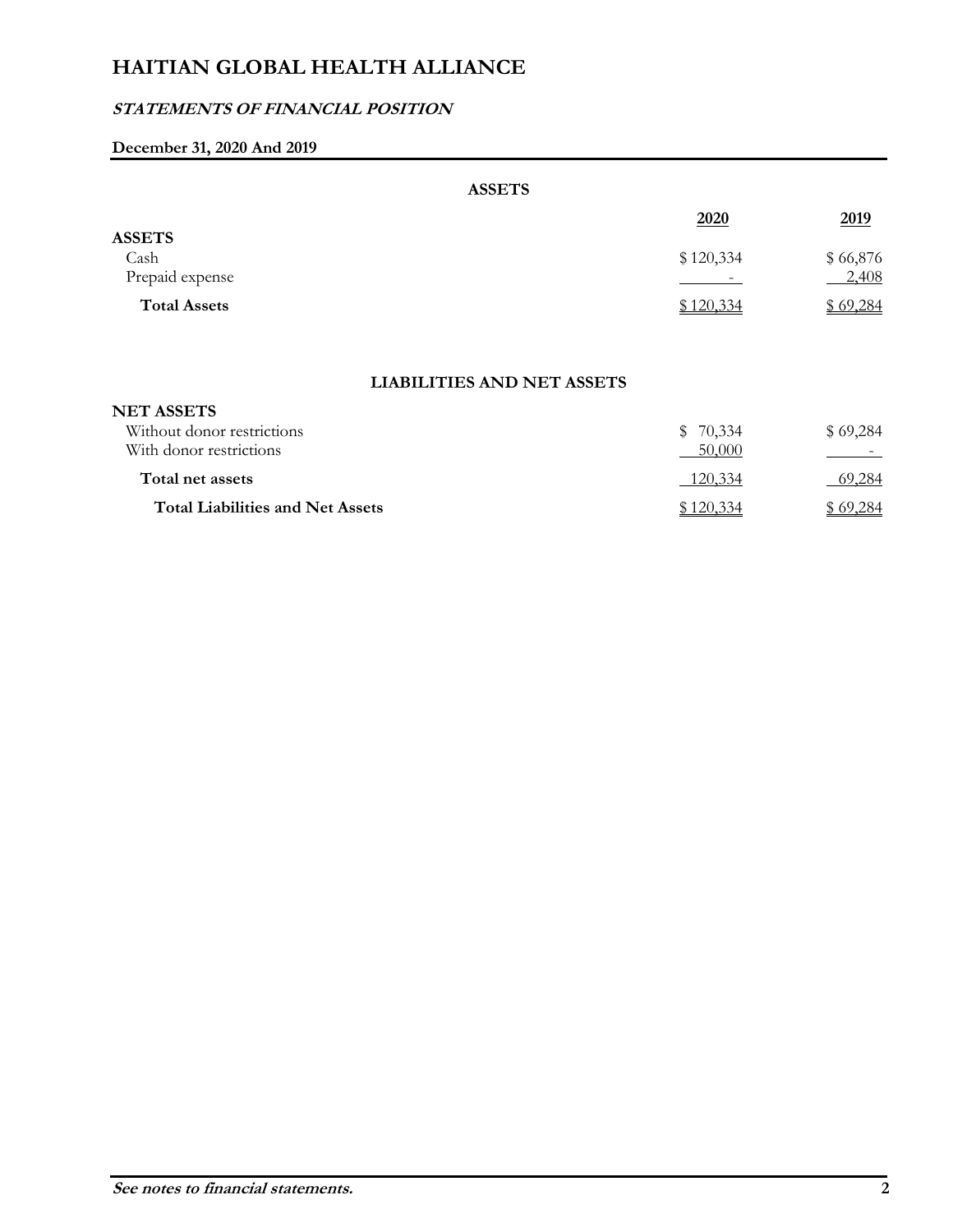# **STATEMENTS OF ACTIVITIES AND CHANGES IN NET ASSETS**

# **Years Ended December 31, 2020 And 2019**

|                                       | <b>Without Donor</b><br><b>Restrictions</b> | <b>With Donor</b><br><b>Restrictions</b> | 2020        | 2019         |
|---------------------------------------|---------------------------------------------|------------------------------------------|-------------|--------------|
| <b>SUPPORT AND REVENUE</b>            |                                             |                                          |             |              |
| Contributions                         | \$883,654                                   | \$150,000                                | \$1,033,654 | \$338,593    |
| Net assets released from restrictions | 100,000                                     | (100,000)                                |             |              |
| <b>Total Support and Revenue</b>      | 983,654                                     | 50,000                                   | 1,033,654   | 338,593      |
| <b>EXPENSES</b>                       |                                             |                                          |             |              |
| Program services                      | 856,353                                     |                                          | 856,353     | 71,298       |
| Management and general                | 32,142                                      |                                          | 32,142      | 46,376       |
| Fundraising                           | 94,109                                      |                                          | 94,109      | 165,832      |
| <b>Total Expenses</b>                 | 982,604                                     |                                          | 982,604     | 283,506      |
| <b>CHANGE IN NET ASSETS</b>           | 1,050                                       | 50,000                                   | 51,050      | 55,087       |
| NET ASSETS-                           |                                             |                                          |             |              |
| <b>WITHOUT DONOR RESTRICTIONS</b>     |                                             |                                          |             |              |
| Beginning                             | <u>69,284</u>                               |                                          | 69,284      | 14,197       |
| Ending                                | 70,334                                      | 50,000                                   | 120,334     | 69,284<br>\$ |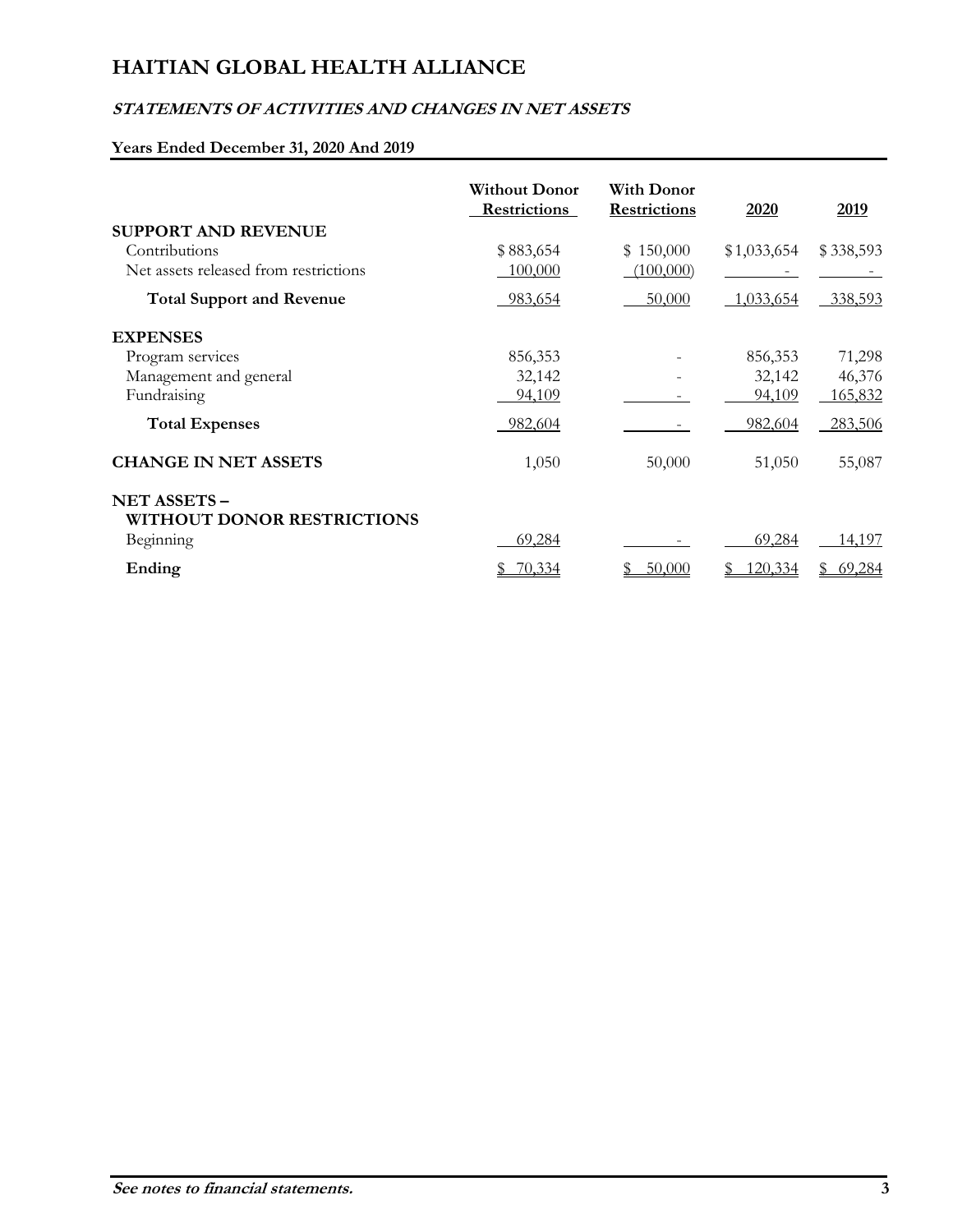# **STATEMENTS OF FUNCTIONAL EXPENSES**

# **Years Ended December 31, 2020 And 2019**

|                          | 2020                       |                                  |                  |              |
|--------------------------|----------------------------|----------------------------------|------------------|--------------|
|                          | Program<br><b>Services</b> | Management<br><b>And General</b> | Fund-<br>Raising | <b>Total</b> |
| Awards and grants        | \$746,595                  | \$                               | \$               | \$746,595    |
| Salaries                 | 64,792                     | 10,366                           | 54,425           | 129,583      |
| <b>Employee benefits</b> | 15,043                     | 2,407                            | 12,636           | 30,086       |
| Payroll taxes            | 5,016                      | 817                              | 4,289            | 10,212       |
| Office                   | 7,059                      | 1,129                            | 5,930            | 14,118       |
| Printing and postage     |                            |                                  | 1,081            | 1,081        |
| Travel and meals         | 2,973                      |                                  | 1,601            | 4,574        |
| Insurance                |                            | 1,407                            |                  | 1,407        |
| Miscellaneous            |                            | 9,424                            |                  | 9,424        |
| Consulting expense       | 11,785                     | 6,112                            | 3,928            | 21,825       |
| Fundraising expense      |                            |                                  | 7,699            | 7,699        |
| Occupancy                | 3,000                      | 480                              | 2,520            | 6,000        |
| <b>Total Expenses</b>    | \$856,353                  | \$32,142                         | \$94,109         | \$982,604    |

|                       |                            | 2019                             |                  |              |
|-----------------------|----------------------------|----------------------------------|------------------|--------------|
|                       | Program<br><b>Services</b> | Management<br><b>And General</b> | Fund-<br>Raising | Total        |
| Awards and grants     | \$55,676                   | \$                               | \$               | 55,676<br>\$ |
| Salaries              | 6,250                      | 18,750                           | 100,000          | 125,000      |
| Employee benefits     | 1,497                      | 4,490                            | 23,950           | 29,937       |
| Payroll taxes         | 473                        | 1,417                            | 7,558            | 9,448        |
| Office                |                            | 4,446                            | 4,446            | 8,892        |
| Printing and postage  |                            |                                  | 2,117            | 2,117        |
| Travel and meals      | 7,402                      |                                  | 3,986            | 11,388       |
| Insurance             |                            | 1,416                            |                  | 1,416        |
| Miscellaneous         |                            | 1,631                            |                  | 1,631        |
| Consulting expense    |                            | 11,250                           | 8,016            | 19,266       |
| Fundraising expense   |                            |                                  | 12,786           | 12,786       |
| Occupancy             |                            | 2,976                            | 2,973            | 5,949        |
| <b>Total Expenses</b> | .298                       | \$46,376                         | \$165,832        | \$283,506    |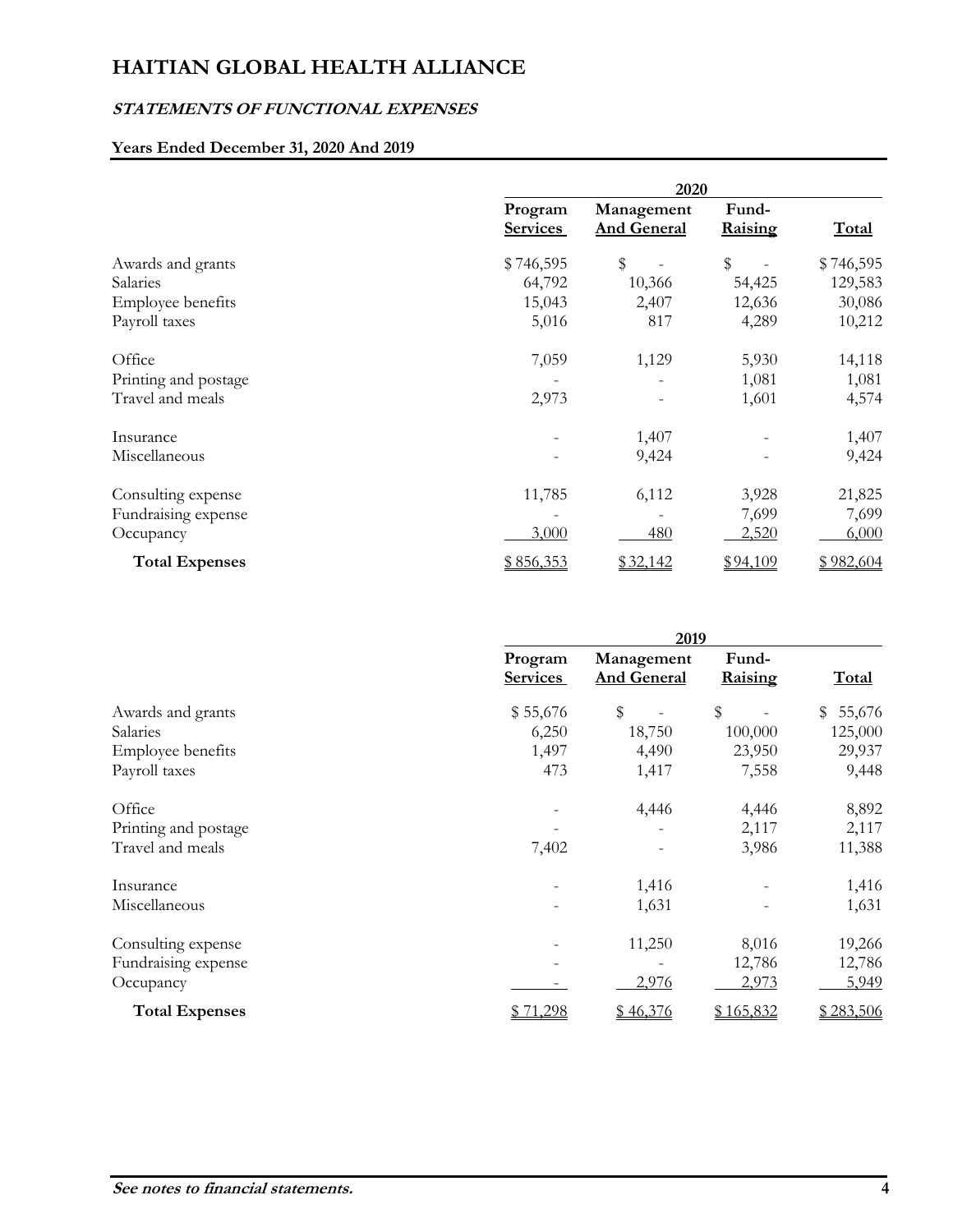# **STATEMENTS OF CASH FLOWS**

# **Years Ended December 31, 2020 And 2019**

|                                             | 2020                 | 2019      |
|---------------------------------------------|----------------------|-----------|
| <b>CASH FLOWS FROM OPERATING ACTIVITIES</b> |                      |           |
| Increase in net assets                      | $^{\circ}$<br>51,050 | \$55,087  |
| (Increase) decrease in prepaid expense      | 2,408                | (2, 408)  |
| Decrease in accrued expenses                |                      | (10, 842) |
| Net cash provided by operating activities   | <u>53,458</u>        | 41,837    |
| Net increase in cash                        | 53,458               | 41,837    |
| <b>CASH AND CASH EQUIVALENTS</b>            |                      |           |
| Beginning                                   | 66,876               | 25,039    |
| Ending                                      | \$120,334            | \$66.876  |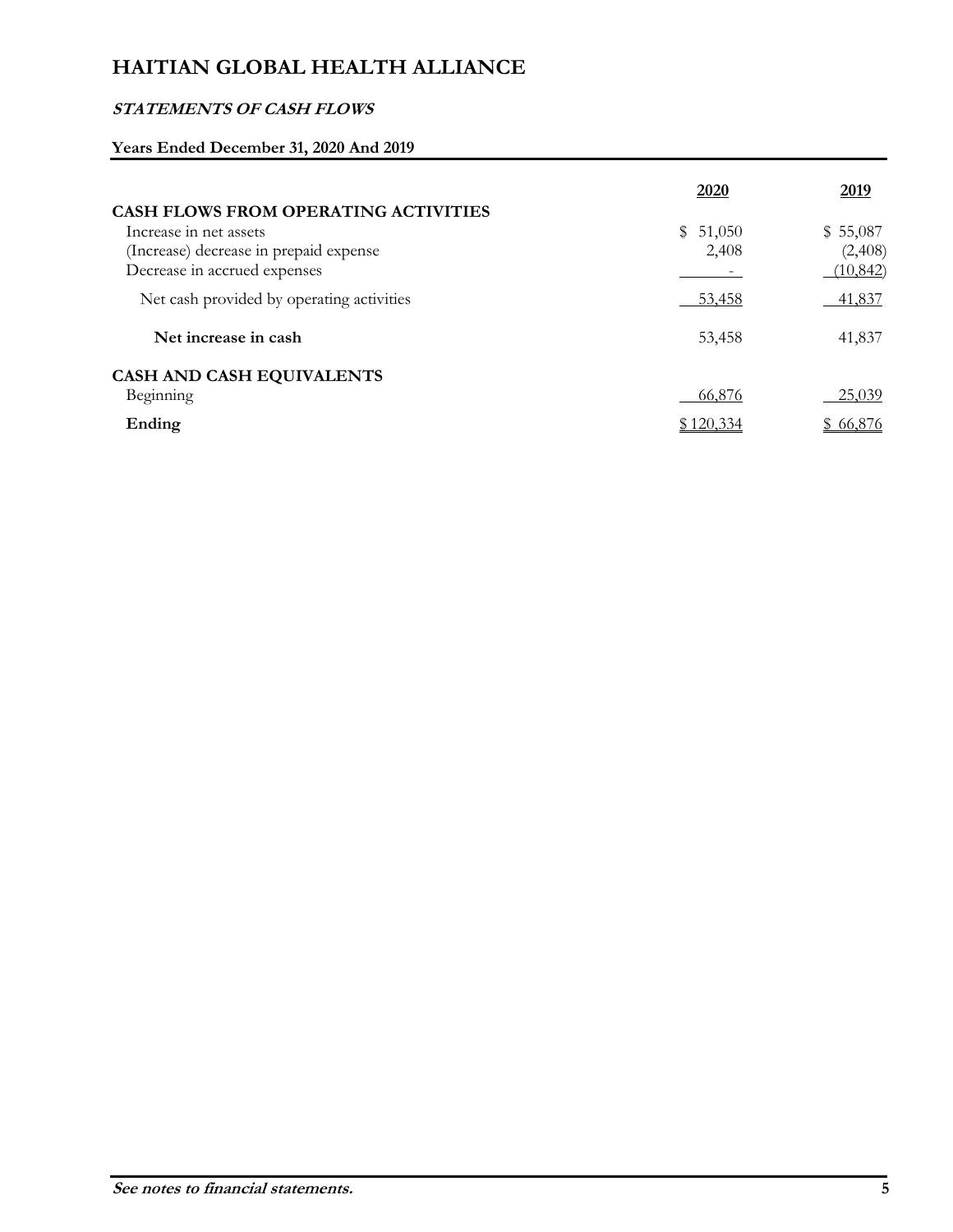### **NOTES TO FINANCIAL STATEMENTS**

#### **December 31, 2020 And 2019**

### **(1) NATURE OF ACTIVITIES**

Haitian Global Health Alliance (the **"Alliance"**), was formerly known as Foundation Haitienne Des Maladies Endemiques, Inc. The Alliance's purpose is to support GHESKIO, a world-class research, treatment and training facility and partner of Weill Cornell Medical College. GHESKIO offers services and care for HIVinfected patients with tuberculosis, malaria and other infectious diseases.

### **(2) SUMMARY OF SIGNIFICANT ACCOUNTING POLICIES**

#### **BASIS OF ACCOUNTING**

The Alliance utilizes the accrual basis of accounting which is in conformity with accounting principles generally accepted in the United States of America. Under the accrual basis of accounting, revenues are recorded when earned and expenditures are recorded when incurred.

### **ACCOUNTING ESTIMATES**

In preparing financial statements in conformity with accounting principles generally accepted in the United States of America, management makes estimates and assumptions that affect the reported amounts of assets and liabilities at the date of the financial statements, as well as the reported amounts of revenues and expenses during the reported period. Actual results could differ from those estimates.

### **FINANCIAL STATEMENT PRESENTATION**

The Alliance reports information regarding its financial position and activities according to two classes of net assets: net assets without donor restrictions and net assets with donor restrictions. As of December 31, 2020 and 2019, there were no net assets with donor restrictions. Net assets without donor restrictions include the revenues and expenses associated with the principal purpose of the Alliance.

### **INCOME TAXES**

The Alliance qualifies as a tax-exempt organization under Section 501(c)(3) of the Internal Revenue Code. Accordingly, it is not subject to state or federal income taxes.

The Alliance follows professional standards which clarify the accounting for uncertainty in income taxes recognized in the Alliance's financial statements and prescribe a recognition threshold and measurement attribute for the financial statement recognition and measurement of a tax position taken or expected to be taken on a tax return. The standards also provide guidance on derecognition and measurement of a tax position taken or expected to be taken on a tax return.

The Alliance files income tax returns in the U.S. federal jurisdiction. The Alliance's federal income tax returns for tax years 2017 and beyond remain subject to examination by the Internal Revenue Service.